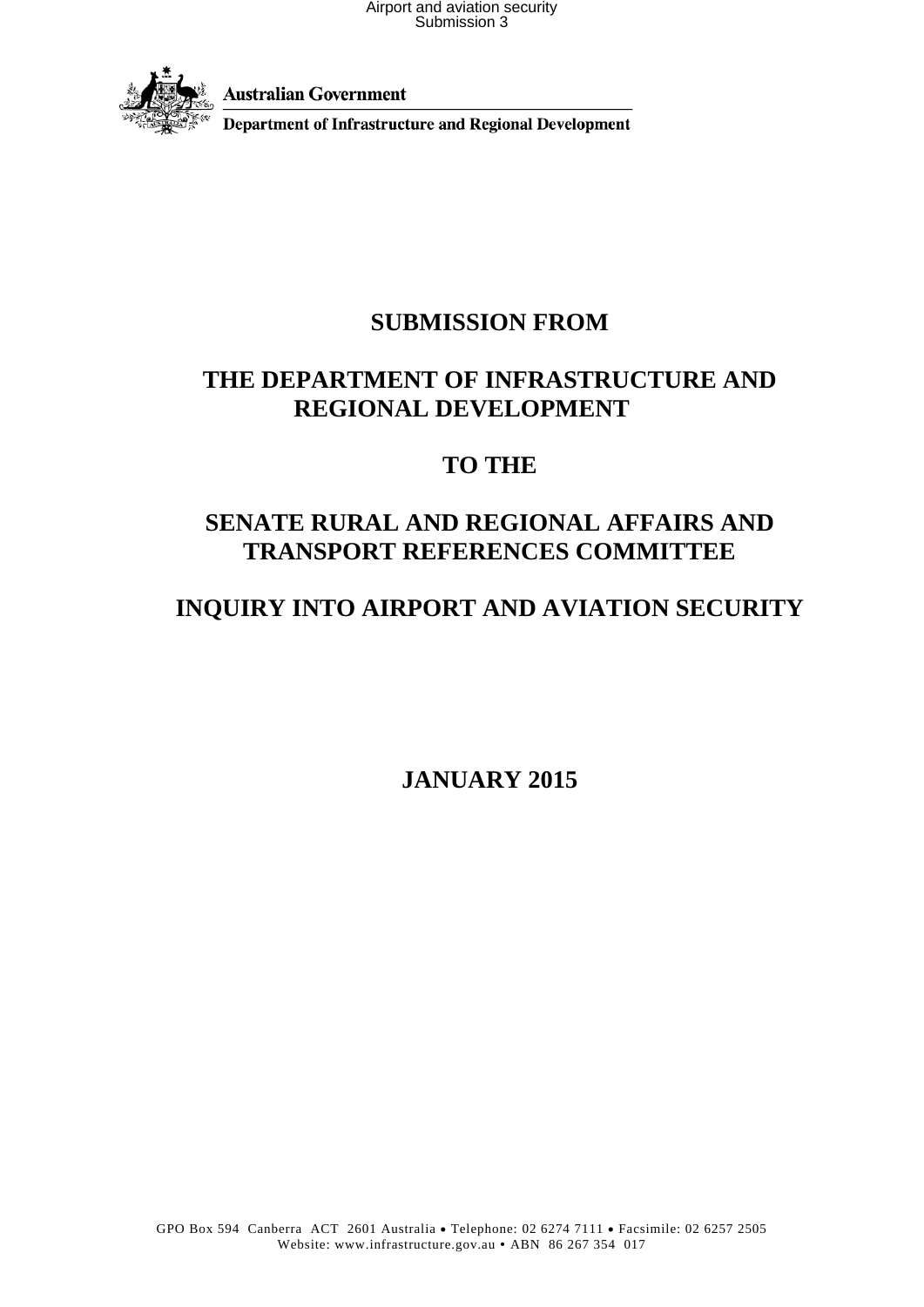### **Overview of the Australian aviation sector**

- 1. Australia's aviation sector facilitates both travel and trade, connecting our cities and towns with each other and the rest of the world. The sector is extremely diverse, and includes large enterprises such as Australia's international gateway airports and small, often local council owned, regional and remote airports. Airlines and cargo operators are similarly diverse and range from major international entities to small family-run businesses.
- 2. The aviation sector contributes over \$32 billion to Australia's annual Gross Domestic Product, directly employing 149,000 people and over 160,000 indirectly. Air cargo makes up nearly 21 per cent of the total value of Australia's freight task, with \$110 billion of high value and time sensitive cargo being moved each year.<sup>1</sup>
- 3. Passenger numbers in Australia are at their highest ever. Currently, over 60 million passengers travel on domestic flights<sup>2</sup>, and 32 million passengers fly to and from Australia each year. Every day, Australia's ten largest airports move an average of 353,000 passengers; approximately 264,000 travel domestically, and 89,000 fly internationally.<sup>3</sup>
- 4. Aviation services many regional and remote communities, providing vital access to health care, education, legal and financial services. It also supports economic growth in these communities by connecting regionally based businesses to domestic and international markets. The aviation sector has been a key enabler of growth in mining, agriculture and tourism in many of Australia's regions.
- 5. However, the aviation sector servicing regional and remote Australia is very cost sensitive. This is because many regional air routes have low demand and high per passenger costs. As a result, their economic margins are small and their viability can be threatened by small increases in operating costs and revenue reductions. Three long-established regional airlines, Vincent Australia, Brindabella and SkyTrans, closed down their operations in the last 12 months.

#### **The evolution of Australia's aviation security system**

- 6. Fortunately, no major aviation security events have yet occurred in Australia and this has provided the Government with the opportunity to learn from past international events and refine and strengthen the security system over a number of years. The ongoing monitoring and review of Australia's aviation security system is largely guided by intelligence, while also drawing on learnings from exercises and minor incidents. The Department of Infrastructure and Regional Development (the Department) is constantly reflecting on what the Government knows about terrorist intent, capability and tactics to ensure the policy settings, practices, technologies and processes that comprise the aviation security system, are fit for purpose.
- 7. It is likely that governments will continue to react to major events given it is impossible to anticipate how to prepare for the next significant aviation attack. For Australia, learning from experiences elsewhere in the world will continue to be a key driver of changes to our security system. For these reasons, it is useful to understand the events that have influenced the development of our current security settings.

<sup>1</sup> *Trends. Infrastructure and Transport to 2030*, Department of Infrastructure and Regional Development, 2014, p 11. http://www.infrastructure.gov.au/infrastructure/publications/files/Trends Infrastructure and Transport to 2030.pdf <sup>2</sup> Aviation domestic airline activity 2013-14, Department of Infrastructure and Regional Development, 2014

<sup>&</sup>lt;u>https://www.bitre.gov.au/statistics/aviation/domestic.aspx</u><br><sup>3</sup> Aviation International airline activity 2013-14, Department of Infrastructure and Regional Development, 2014. https://www.bitre.gov.au/statistics/aviation/international.aspx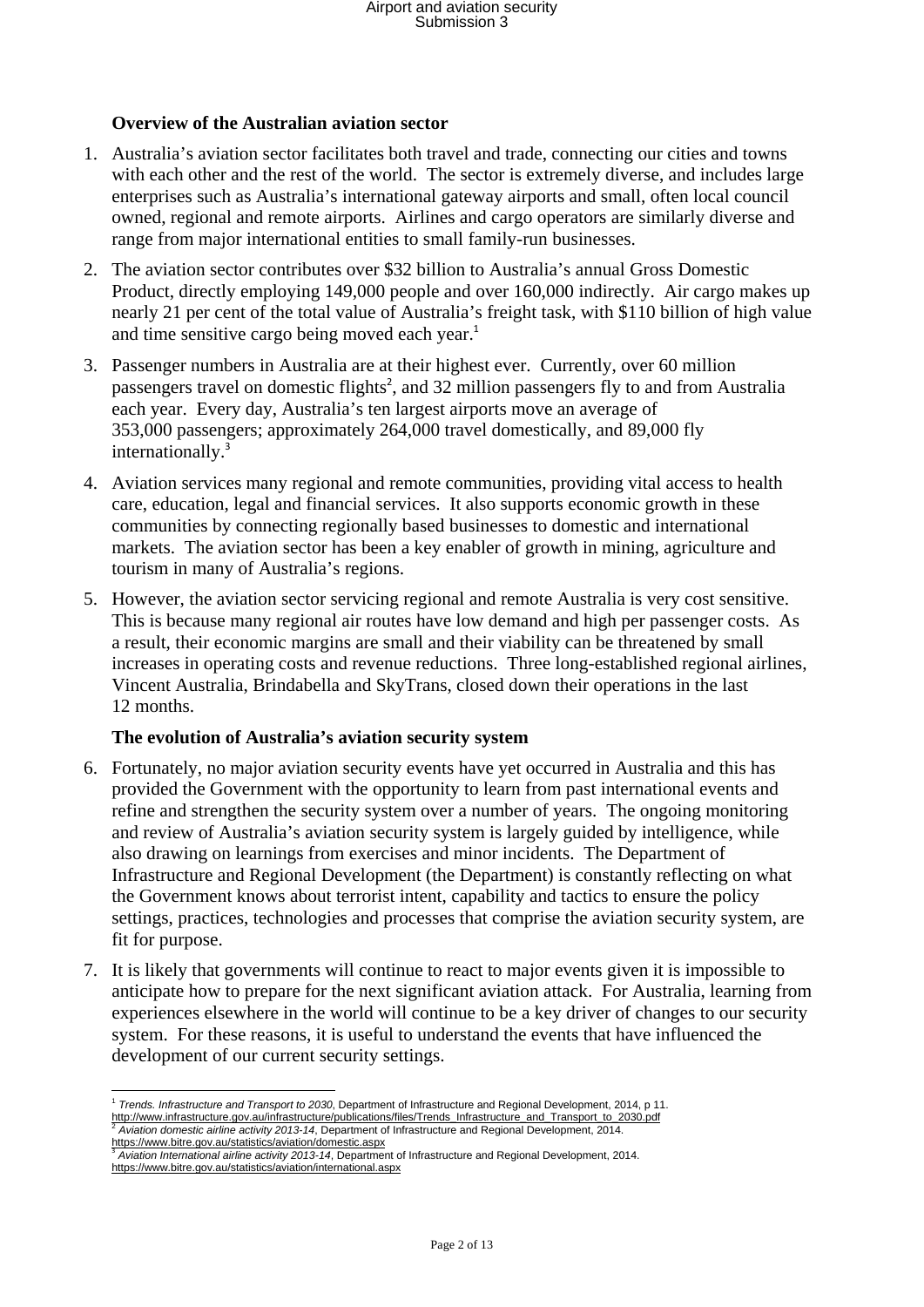- 8. Rigorous aviation security began following the hijackings of a number of passenger aircraft around the world in the 1970s. As an example, in 1970, three aircraft were hijacked and diverted to a desert in Jordan. The aircraft were destroyed with a number of passengers kept hostage for up to three weeks. This led to the first passenger screening requirements and, ultimately the screening for prohibited items and weapons in place around the world today.
- 9. In 1988, Pan Am flight 103 exploded mid-air and crashed into the Scottish village of Lockerbie. The explosion was caused by a bomb concealed in a suitcase in the hold of the aircraft, killing all on board and 11 people on the ground. In the wake of this event, many countries, including Australia, improved procedures to ensure checked baggage only travelled on a flight when its owner was also on-board. This event eventually led to the introduction of robust checked baggage screening.
- 10. The 2001, 9/11 attacks in the United States of America (US) have had the most profound effect on Australia's aviation security system. As part of a broader hardening of national security after this event, the Australian Government began investing heavily in aviation security. This included establishing a division within the then Department of Transport and Regional Services<sup>4</sup> to deal solely with transport security, including aviation – the Office of Transport Security. With the enactment of the *Aviation Transport Security Act 2004* and the Aviation Transport Security Regulations 2005, aviation security policy and the regulatory framework were considerably strengthened and aviation security became highly regulated.
- 11. Later in 2001, 'the Shoe Bomber<sup>5,</sup> unsuccessfully attempted to detonate an explosive device concealed in his shoe on a transatlantic flight – American Airlines flight 63. This event highlighted a gap in passenger screening arrangements, a focus only on metallic weapons, such as guns and knives. In response, Australia introduced random and continuous explosive trace detection screening for passengers in 2003.
- 12. Liquid, aerosol and gel (LAG) restrictions were implemented in response to a 2006 terrorist plot to detonate liquid-based explosives on board ten aircraft travelling between the United Kingdom (UK), the US and Canada. Detected and thwarted in its early planning stages by UK intelligence authorities and police, this plot highlighted that passenger screening points were not able to detect non-metallic explosives when concealed in liquids.
- 13. In 2009, 'the Underpants Bomber<sup>6</sup>' concealed an improvised explosive device in his underpants and unsuccessfully attempted to detonate it on board Northwest Airlines flight 253 from Amsterdam to Detroit. This event led to the broad introduction of body scanners for passenger screening for international flights, as body scanners are capable of detecting a range of items that other screening technologies cannot.
- 14. Air cargo security was strengthened in 2010 after explosives were concealed inside printer cartridges on cargo aircraft. The printer cartridges, originating in Yemen, were detected in the United Arab Emirates and the UK by intelligence agencies. In response, arrangements were put in place, which still apply, prohibiting the entry of all cargo from Somalia and limiting cargo from Yemen to only entering Australia on freighter aircraft.<sup>7</sup>
- 15. Inevitably, future events and the evolving nature of the terrorism threat will continue to influence international aviation security standards and how Australia's aviation security system develops. As evidenced by the above examples, the threats to aviation are constantly changing as terrorists plan or attempt to defeat the robust systems that are in place. Even

 4 Now the Department of Infrastructure and Regional Development. 5 Richard Reid.

<sup>6</sup> Umar Farouk Abdulmutallab.

 $<sup>7</sup>$  i.e. not in the hold of passenger aircraft (that also frequently carry freight).</sup>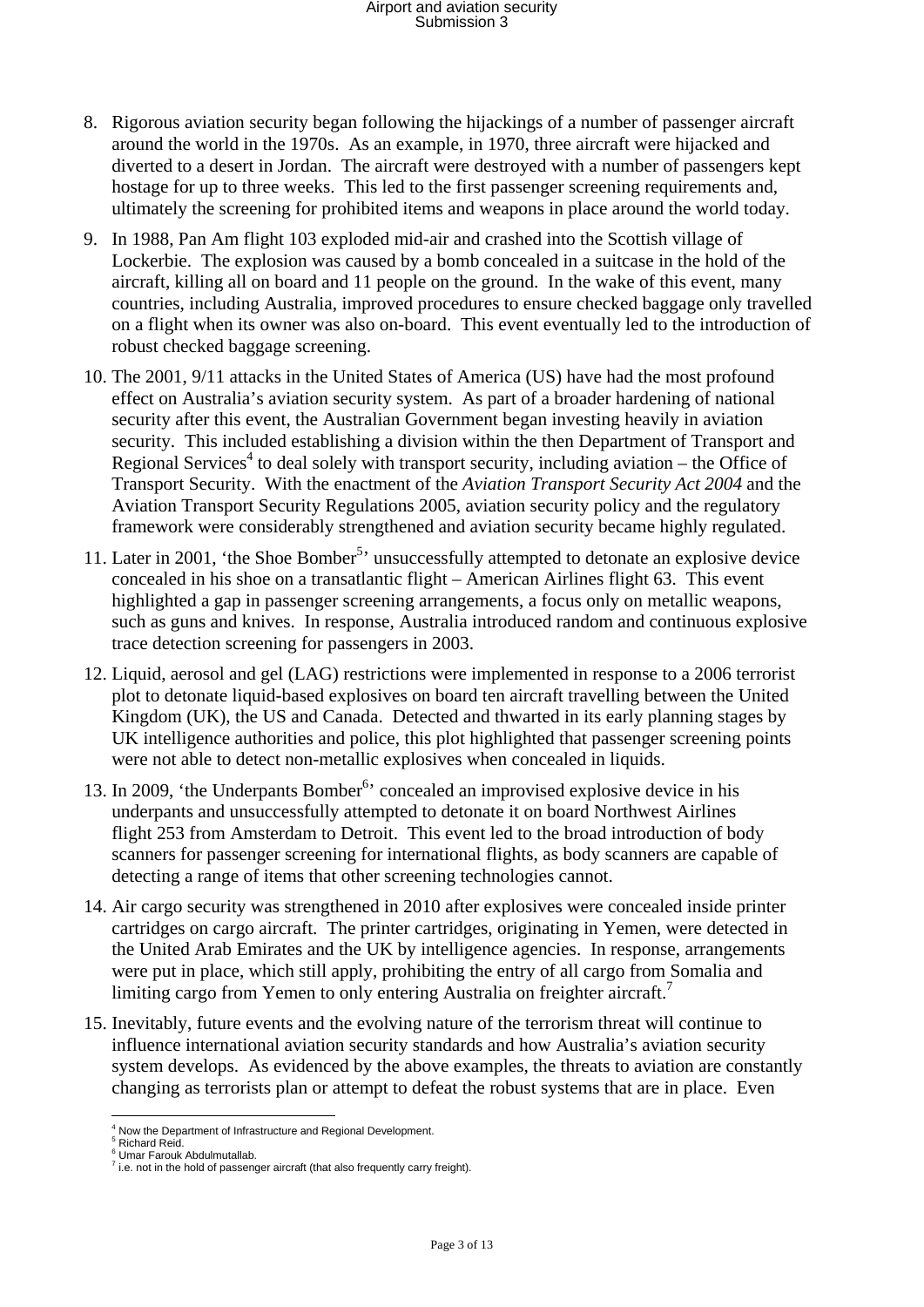with the effective intelligence and aviation security systems such as those in Australia, it is impossible to predict what the next significant event may be. As a result, the Government continues to review security settings in the context of the existing threats as we know and understand them.

- 16. Unfortunately, no system can be completely fail safe, particularly where elements of it rely on human judgment and skill. It is also not practical to try to future proof aviation by seeking to mitigate all known vulnerabilities, no matter how negligible a risk they pose. Were the Government to do this, it would result in an uneconomic aviation sector. Furthermore, it is likely that even with an over-investment in security, those with the intent and capability could still potentially identify and exploit vulnerabilities.
- 17. Consequently, government agencies involved in maintaining aviation security regularly make informed judgements about where risks are highest. The finite resources of both the Government and industry are then largely directed to mitigating these risks, again based on assessments about where and how measures can be best implemented to provide the most effective security outcomes.

### **The international basis for Australia's aviation security system**

- 18. The networked nature of aviation requires that the Government implement key international agreements so that Australia can participate in global travel and trade – our outbound flights are another country's inbound flights. The most important of these is the Convention on International Civil Aviation (the Chicago Convention). The Chicago Convention establishes principles and arrangements so global civil aviation can operate in a safe and orderly manner, and that international air transport services are established on the basis of equality of opportunity and operated soundly and economically.
- 19. The Chicago Convention has annexes containing Standards and Recommended Practices (SARPs). Annex 17 is focused on security and safeguarding international civil aviation against unlawful interference. As a contracting party, Australia is obliged to adhere to Annex 17 standards set by the ICAO, including by enacting them into domestic law. The Commonwealth's *Aviation Transport Security Act 2004* and the Aviation Transport Security Regulations 2005 ratify the Chicago Convention.
- 20. As a result, much of Australia's security framework is based on Annex 17 which includes requirements for safeguarding passengers, crew, ground personnel and the public in matters related to unlawful interference with civil aviation. In cases where Australia does not implement an Annex 17 standard, the Government must file a difference against that particular standard with ICAO. Annex 17 also establishes a number of recommended practices which Australia is obliged to consider. These practices include protecting aviation security information; minimising regulatory interference with civil aviation, cooperating with other countries and promoting research and development of new security equipment taking account of human factors.
- 21. The Chicago Convention establishes ICAO the United Nations body responsible for maintaining and managing global aviation standards. The Department participates in ICAO aviation security forums, including the Aviation Security Panel, Panel working groups and ICAO conferences such as the General Assembly and Regional Conferences. The Department's engagement in ICAO ensures the Government influences the development of new SARPs to respond to emerging threats and that global systems provide a secure operating environment for the Australian aviation sector, trade and travellers.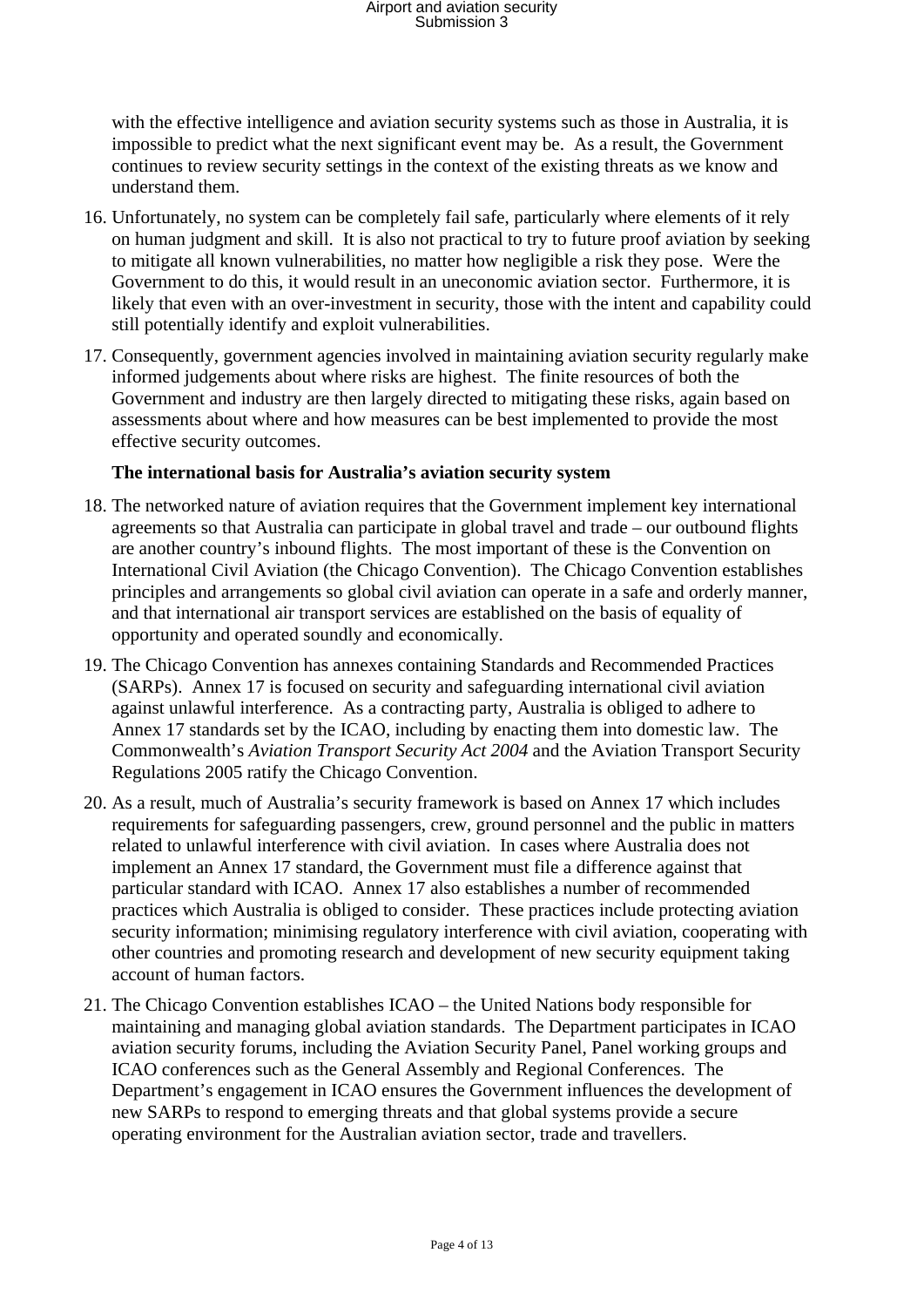22. In 2007, following the uncovering of the 2006 LAGs plot, Australia established a strategic partnership with, Canada, the European Commission and the US as key like-minded countries. This forum, known as the QUAD, facilitates information and intelligence exchange, considers new and emerging threats, risk methodologies and new technologies. The QUAD works collectively to influence and drive the global aviation security agenda through participation in ICAO and other international forums. It also provides an important mechanism for engagement between members when a security event occurs and governments are looking to respond quickly to harden security.

### **Regulation of aviation security in Australia**

- 23. The Department regulates the security of the Australian aviation environment through its administration of the *Aviation Transport Security Act 2004* (the Act) and associated Aviation Transport Security Regulations 2005 (the Regulations). The Department also provides advice to the Government on aviation security policy and practice. As at 12 January 2015, the Department regulates 174 airports, 397 airlines and 880 air cargo agents under the Act.
- 24. The purpose of the Act is to establish a regulatory framework to safeguard against unlawful interference with civil aviation and meet Australia's obligations under the Chicago Convention.<sup>8</sup> Broadly this can be interpreted as maintaining and improving transport security in civil aviation in accordance with international standards and practices.<sup>9</sup> Attachment A sets out the meaning of unlawful interference under the Act.
- 25. The Act provides the regulatory framework for preventive aviation security and the associated Regulations set out the mandated minimum standards for industry to meet in their operations. Consequently, under the Act, the Department is responsible for administering the legislation while airport and aircraft operators and air cargo agents are responsible for delivering security on a day-to-day basis. This recognises that airports, airlines and air cargo agents are commercial enterprises and they have specialist capability and expertise to effectively manage key infrastructure securely; which is not available within the Government. As a result, industry is responsible for ensuring that their staff and contractors are appropriately trained to undertake any specific security roles and responsibilities as needed under the aviation security legislation.<sup>10</sup>
- 26. In practice, this means that many of the physical security measures that are obvious to a traveller such as security screening and access controls to secure areas, are managed by the airport or relevant airline. The Department, through a network of Aviation Security Inspectors (ASIs), oversees industry's compliance with the Act and Regulations through a regular programme of audit and inspection. As a result, the Department does not have a permanent presence at any airport.
- 27. The primary mechanism by which the Department manages industry compliance with the Act and Regulations is a transport security program (TSP). A TSP is prepared by an airport operator, aircraft operator or regulated air cargo agent<sup>11</sup>, and approved by the Department. It sets out the measures and procedures that they will implement to reduce the risk of terrorism and other acts of unlawful interference, and meet their obligations under the Act and Regulations.<sup>12</sup>

 <sup>8</sup> The Act Part 1 Division 2

<sup>&</sup>lt;sup>8</sup> The Act Part 1, Division 2.<br><sup>9</sup> Explanatory Memorandum (revised),Aviation Transport Security Bill 2003 (Cth).<br><sup>10</sup> The Act Part 5, Division 4-5; the Regulations regs 2.22 (airport operators), 2.45 (aircraft operators),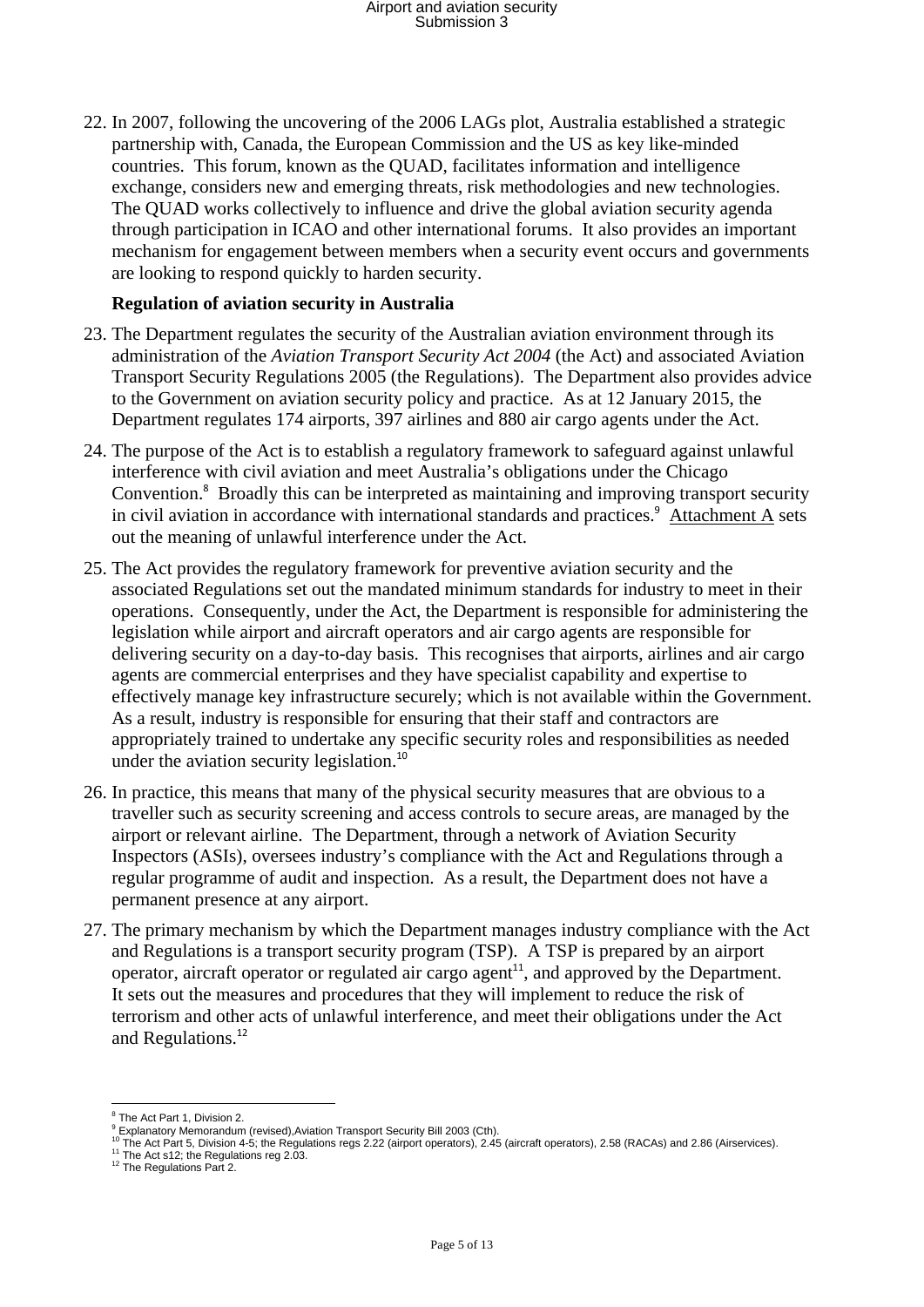- 28. All TSPs must contain a statement outlining the local security risk context for the industry participant<sup>13</sup>, and demonstrate that the industry participant: is aware of their responsibility to contribute to the maintenance of aviation security; has developed an integrated, responsible and proactive approach to managing aviation security; has the capacity to meet the specific obligations imposed under the Act; and has taken into account their local security risk context in developing activities and strategies for managing aviation security.<sup>14</sup> The TSP must also set out how the participant will manage and coordinate aviation security activities within the participant's operations, including the technology, equipment and procedures to be used by the participant to maintain aviation security, how the participant will respond to aviation security incidents and how they will protect security compliance information. The TSP also includes details of how management of aviation security will be coordinated across multiple parties operating within the same facility.<sup>15</sup>
- 29. Airports that receive regular passenger transport (RPT) or open charter aircraft are declared by the Department as 'security controlled' airports<sup>16</sup>. The Department assigns security controlled airports into one of seven categories. These categories are based on their operating environment giving consideration to the size of aircraft – based on maximum take-off weight (MTOW), the number of passengers passing through the airport, as well as the airport's prominence in the local community, and its risk profile.<sup>17</sup> For example, category 1 airports comprise Australia's large international airports like Sydney, Melbourne and Brisbane and category 6 includes more remote, smaller airports such as Halls Creek and Darnley Island.<sup>18</sup> Under the Act and Regulations all security controlled airports must implement security requirements, such as access control and screening, which are proportionate to their local risk profile and operating environment. These measures are set out in their TSPs.
- 30. Some areas of an airport are of particular security relevance because they contain critical infrastructure, such as aircraft, air traffic control facilities and fuel storage areas and these may be attractive targets for acts of unlawful interference. Recognising this, the Act establishes specific security zones – both airside and landside – that require additional security measures.<sup>19</sup> Industry is responsible for ensuring that these zones are only accessed by those authorised to do so.<sup>20</sup> To achieve this, airports implement controls to ensure that anyone working unescorted in these areas displays an Aviation Security Identification Card  $(ASIC)^{21}$ , and people, goods and vehicles are screened and cleared to prevent weapons or other prohibited items entering these areas.<sup>22</sup>
- 31. Screening of passengers and baggage takes place at all capital city, large regional and some remote airports that receive RPT or open charter aircraft with an MTOW of 20,000 kg or more (category 1 to 5 airports).<sup>23</sup> Smaller airports (assigned to category 6), most often situated in regional and remote areas, typically do not receive RPT or open charter aircraft above the MTOW limit. The rationale behind using MTOW as the trigger for screening measures is that there is a greater risk of aircraft with a higher weight being used for targeted attacks.

<sup>&</sup>lt;sup>13</sup> The Regulations regs 2.10 (airport operators), 2.28 (aircraft operators), 2.49 (RACAs) and 2.78 (Airservices).

<sup>&</sup>lt;sup>14</sup> The Act Part 2, Division 4,<br>
<sup>15</sup> The Act Part 2, Division 4, the Regulations Part 2.<br>
<sup>15</sup> The Act Part 2, Division 4; the Regulations Part 3, Division 3.1A.<br>
<sup>17</sup> The Act S 28A; the Regulations Part 3, Division 3.1 any area of the airport. Access to areas these areas and zones is managed by industry to ensure that only people with an operational need to be there enter. Refer to paragraph 45 for more information.

<sup>22</sup> The Act Part 3, Division 3, and Part 4; the Regulations Part 3, Part 3A, and Part 4, Division 4.1-4.3. <sup>23</sup> The Regulations reg 4.02.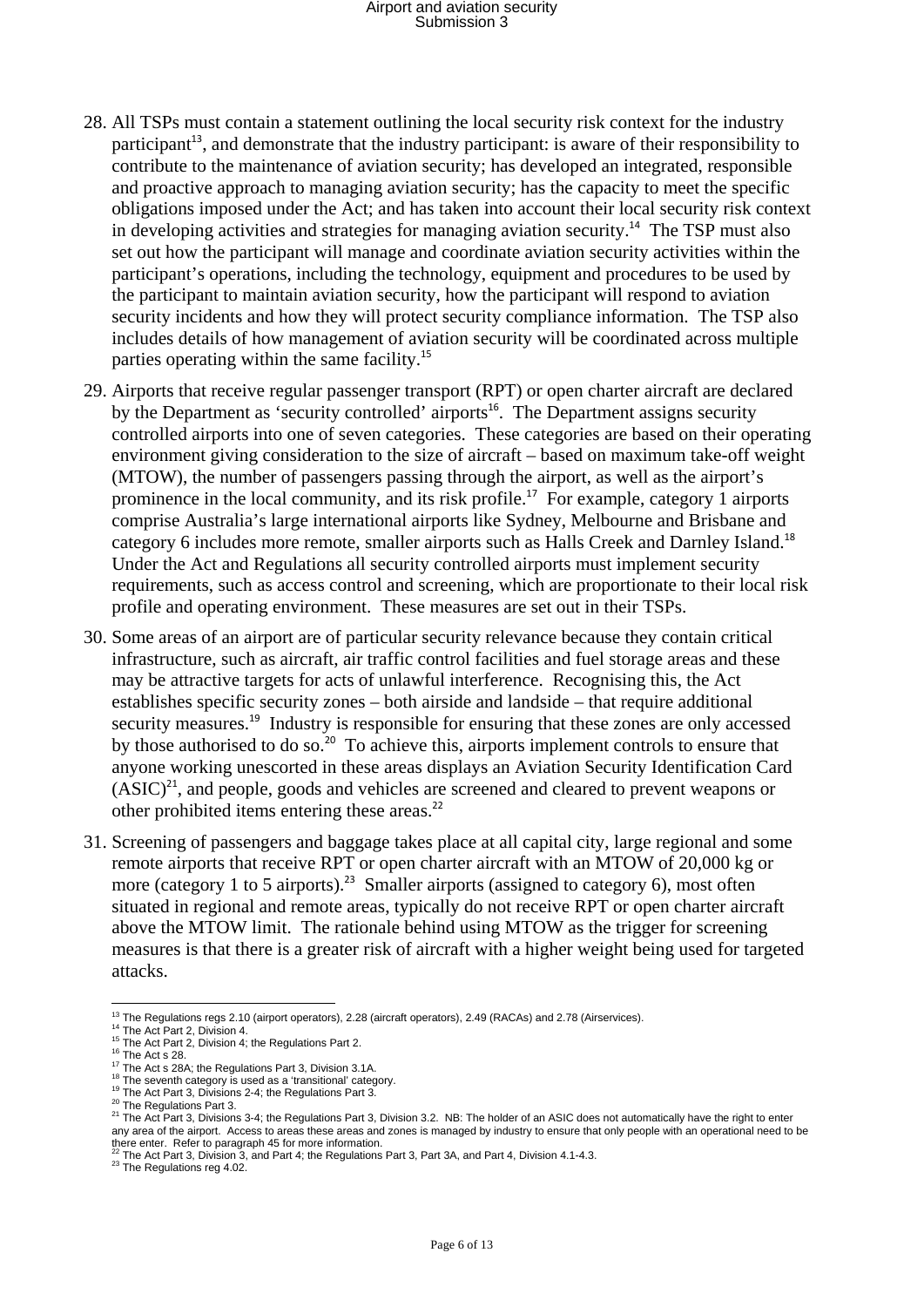- 32. Unlike the Transportation Security Administration in the US or the Canadian Air Transport Security Authority, the Department does not directly employ screeners at airports. The airport operator responsible for implementing security requirements generally contracts these activities out to specialist screening authorities. All screening authorities are authorised by the Department. The methods, techniques and equipment they must use for screening people, baggage and examining cargo are set out in Aviation Screening Notices (ASNs) and Air Cargo Examination Notices.<sup>24</sup> Amendments to these notices can be made at any time by the Department on the basis of a changed or new security threat; or method, technique or technological advance in screening. For example, LAGs were not considered a particular threat until the events in the UK in 2006, in response the ASNs were amended to reflect the new security environment. The Department ensures that screening authorities deliver screening services in accordance with the legislation, through system testing, audits and compliance activities.
- 33. The Act and Regulations also impose obligations on industry participants to implement on-board security measures to safeguard an aircraft and its passengers.<sup>25</sup> These include ensuring the security of the flight deck through the use of hardened cockpit doors and accompanying procedures to prevent unauthorised access; conducting pre-flight security checks to detect any weapons or prohibited items; and establishing training programmes to equip crew members to deal with unruly passengers or threatening situations.
- 34. To ensure that industry complies with their obligations under the Act and Regulations, the Department monitors and tests the effectiveness of security measures, as set out in TSPs, through its National Quality Control Programme (NQCP). The NQCP includes regular inspections, audits and other compliance activities. ASIs, located in the Department's regional offices, undertake this work. The annual Portfolio Budget Statement sets a target of 95 per cent of 'high risk' cases to be subject to compliance activity.<sup>26</sup> On an annual basis a range of compliance activities are conducted on over 300 high-risk cases. Compliance activities are also conducted on a range of lower risk cases which allows the Department to maintain a comprehensive, multi-year view of regulated industry participants.
- 35. Where industry non-compliance is identified by ASIs there are a range of responses that the Department can take, proportionate to the particular non-compliance or pattern of non-compliance. These range from administrative tools, such as the issuing of non-compliance notices, to fines and criminal prosecutions under the  $Act^{27}$ . The Department works closely with industry to develop corrective action plans to address non-compliance, and ensure that they are followed.

#### **Australia's layered security approach – how government agencies and industry work together**

36. Australia's approach to aviation security is layered and to a large extent set out in the ICAO SARPs. As a result, the layered approach is widely adopted internationally. While no system is infallible, a layered approach means that should one security layer be ineffective, there is a strong likelihood that another layer may be effective. This approach is based on the principle of 'security in depth', that is, the more layers of security, the less chance an attack will occur or be successful.

<sup>&</sup>lt;sup>24</sup> The Regulations reg 4.17.<br><sup>25</sup> The Regulations Part 4, Division 4.4.<br><sup>26</sup> 'High-risk' is determined by a weighting system that looks at inherent security risk, mitigation complexity, compliance history and recent compliance activity. 27 The Act Part 8.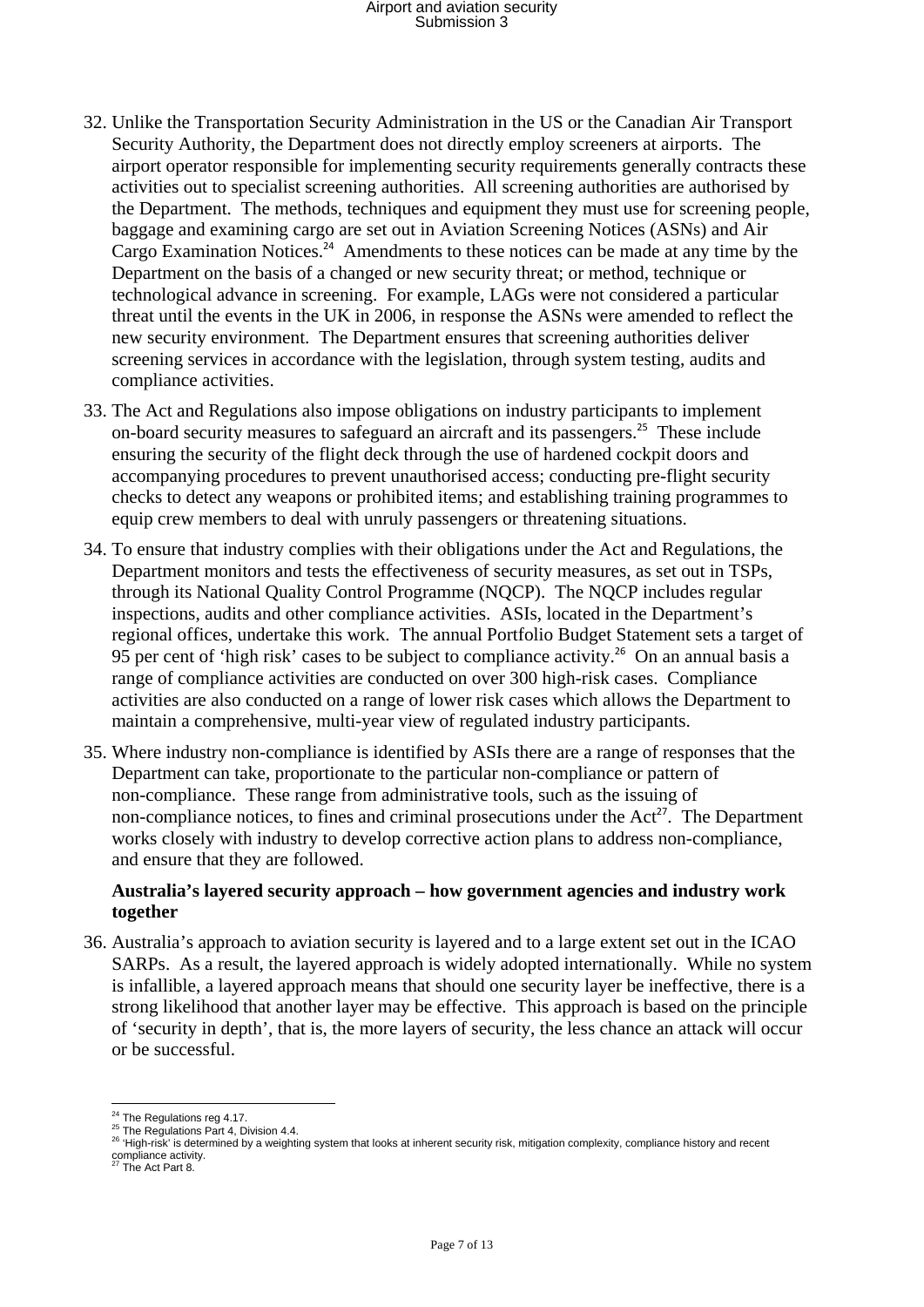- 37. In Australia, government agencies and industry work together to ensure this layered approach provides a robust aviation security system with no agency being solely responsible for aviation security, nor the system itself. In addition to the Department, other agencies with a key role in aviation security include the Australian Security Intelligence Organisation (ASIO), Australian Federal Police (AFP), Australian Customs and Border Protection Service (Customs), Department of Immigration and Border Protection (Immigration), and Department of Agriculture (Agriculture).
- 38. The Government's layered approach to aviation security begins with intelligence, ends with physical security on board aircraft, and includes many layers in between. The layers are all different, comprising technology, training, practices, processes and physical measures. As with any system that has elements reliant on human involvement, there will always be the potential for lapses in security. The layered approach provides some contingency that if a layer fails due to human error; another layer may prevent a successful terrorist attack.
- 39. Intelligence is often described as the first layer of defence against terrorism. It plays a critical role in Australia's layered approach, as it is far better to disrupt a terrorist plot than to respond to an attack while in progress. The Government's intelligence agencies work closely with the Department, other agencies and industry to provide current and accurate information about aviation threats. This threat information is used by both government and industry in their risk assessments to determine if security settings and measures are fit for purpose or whether there are gaps that need to be filled. Intelligence also informs law enforcement operations to disrupt and deter attack planning.
- 40. Given the high volume of travel by Australians internationally, it is important that Australia has a good understanding of in-bound security risks. To achieve this, the Department manages an inspection programme of Last Ports of Call (LPOC) airports which is an important layer in Australia's security system. Through this programme, the Department assesses security arrangements at LPOCs – that is, airports from which aircraft fly directly to Australia. The findings of these assessments are shared with the relevant local aviation authorities so that remediation can take place. In addition, the Department works with bilateral partners to improve security outcomes, where issues are identified, through capacity building projects. Strengthening the security systems of our regional neighbours lowers the aviation security risks in these countries and protects aircraft flying towards Australia.
- 41. The presence of uniformed police officers at major Australian airports provides an important, highly visible layer of security. AFP airport operation officers are present at nine major airports: Adelaide, Brisbane, Cairns, Canberra, Darwin, Gold Coast, Melbourne, Perth and Sydney. These trained officers patrol public areas of the airport and undertake planned operations which may include firearms and explosive detection checks on passenger luggage or targeted sweeps of airport areas for improvised explosive devices. Canine teams are a specialist component of the AFP's aviation presence that provide a highly-visible deterrent to those wishing to do harm. At these nine airports, the AFP also undertakes a general community policing function (such as investigating criminal matters, patrols and making arrests). The AFP leads a national Airport Watch programme at these nine airports to improve the detection, reporting and resolution of suspicious activity. At all other airports, police services are the responsibility of state and territory governments.
- 42. At Australia's international airports uniformed Customs, Immigration and Agriculture officers work together to ensure only people and goods that can legally enter and exit Australia do so. To control the movement of people and goods at airports, these agencies undertake both identity checks and physical searches providing another layer of deterrence to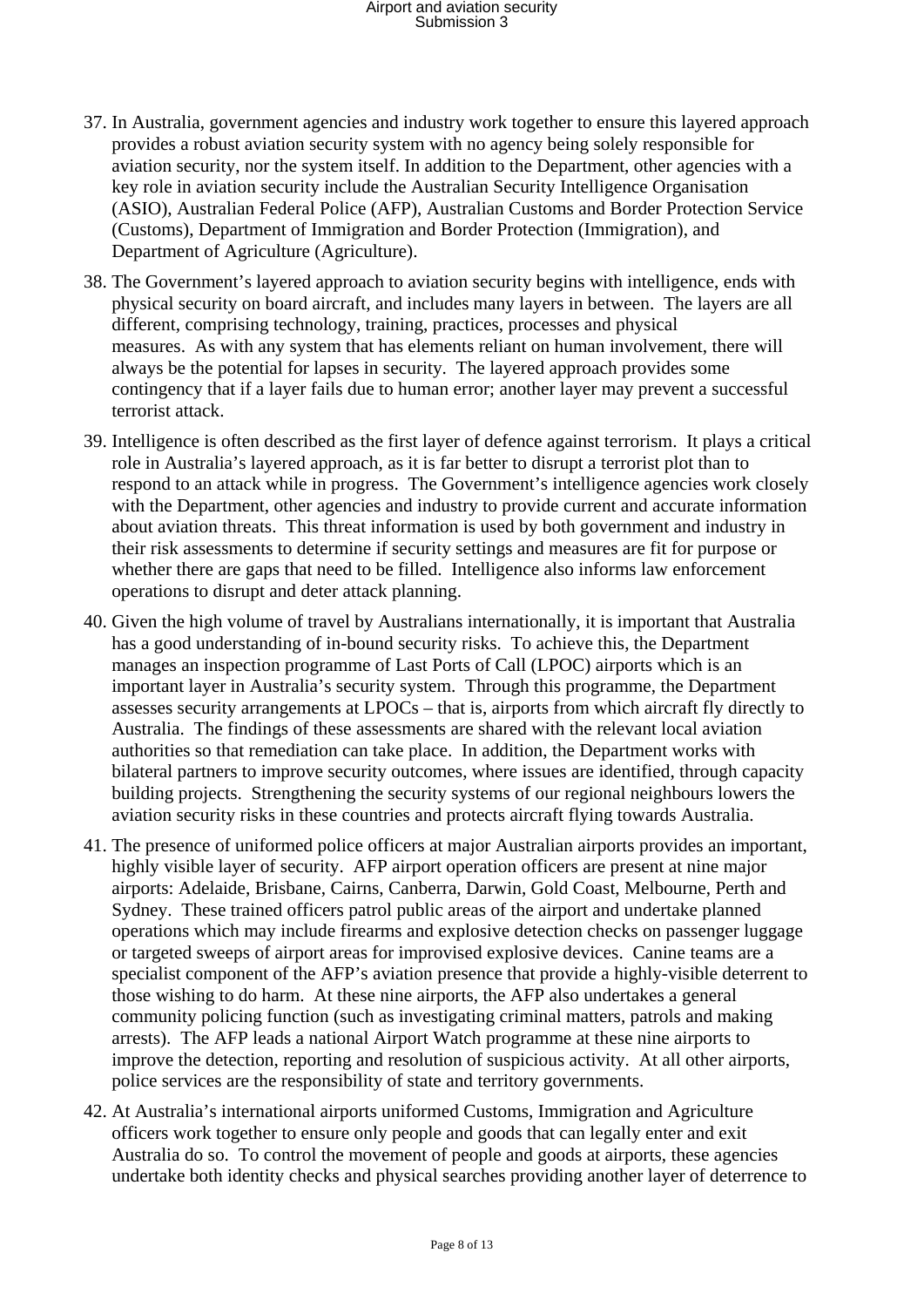potential attackers. Since August 2014, Border Force Counter-Terrorism Unit (CTU) teams have been stood-up at Australia's eight major international airports. The CTU teams enhance the capability of Customs to deal with both inbound and outbound national security threats. The CTU teams proactively intervene in suspicious situations or intercept suspicious persons of national security interest in Customs controlled areas.

- 43. Physical security measures at our airports provide another important layer of defence. As mentioned above, the Act requires industry to prepare TSPs that describe physical measures they will implement to achieve security outcomes. Airports, airlines and air cargo agents determine how to deploy the mandated physical security measures to protect the travelling public, their staff and contractors, their assets and operations. The security measures they use may include security patrols, perimeter fencing, barriers, traffic management, lighting, intruder detection systems, closed circuit television (CCTV) surveillance and unattended baggage procedures.28 As a result, physical security measures in place at airports differ as they are tailored to the risk profile and infrastructure of each airport's operating environment.
- 44. Many airport operators have invested in physical security measures not mandated in the Act to protect publicly accessible areas of terminals, known as 'front of house'. The Department has worked closely with airports to provide guidance as to how front of house areas can be made more secure. This work has included ways to incorporate security in the physical design of airport infrastructure and includes the placement of strengthened bollards at airport entrances and entrance roadway design to direct the flow of vehicle traffic away from terminals. This investment by the aviation industry also demonstrates that legislation is not always needed to achieve effective security outcomes.
- 45. Maintaining the integrity of secure areas and security zones is another security layer. This is achieved by ensuring that only people who have been background checked can regularly access secure areas or security zones of airports unescorted. All employees and contractors and regular airport visitors who need to enter secure areas or security zones for their work must display an ASIC while in a secure area or security zone.<sup>29</sup> To be eligible for an ASIC a person must have an operational need and successfully pass background checks every two years. The checks include a national security assessment by ASIO, criminal history check by Crimtrac, and, for foreign nationals, an immigration check. The requirement to revalidate background checks of people working in sensitive airport areas provides a regular opportunity to review the need for that person to have access to secure areas or security zones and ensure they have not come to the attention of authorities as presenting a security threat.
- 46. Passenger and baggage screening are key layers of defence against those who might attempt to use an aircraft to effect a terrorist attack on board a plane while inflight. The requirement to screen and clear crew and passengers, their carry on and checked baggage reduces the risk that items including significant weapons, firearms and explosives could be taken on board. To detect the diverse range of possible substances and items that an attacker could use, different screening methods and technologies are used. These include walk-through metal detectors, X-ray machines, body scanners, bottled liquid scanners and explosive trace detection equipment. Due to the varying risk profiles and operating circumstances, screening methods and technologies differ between different categories of airports.
- 47. A further layer of security against the risk of an explosive being placed on aircraft is through air cargo security measures. Air cargo security is important as a high proportion of Australia's exports are transported on passenger aircraft. Australia's air cargo security

 $^{28}$  The Regulations Part 3, Division 3.<br><sup>29</sup> The Regulations Part 3, Division 3.2, and Part 6.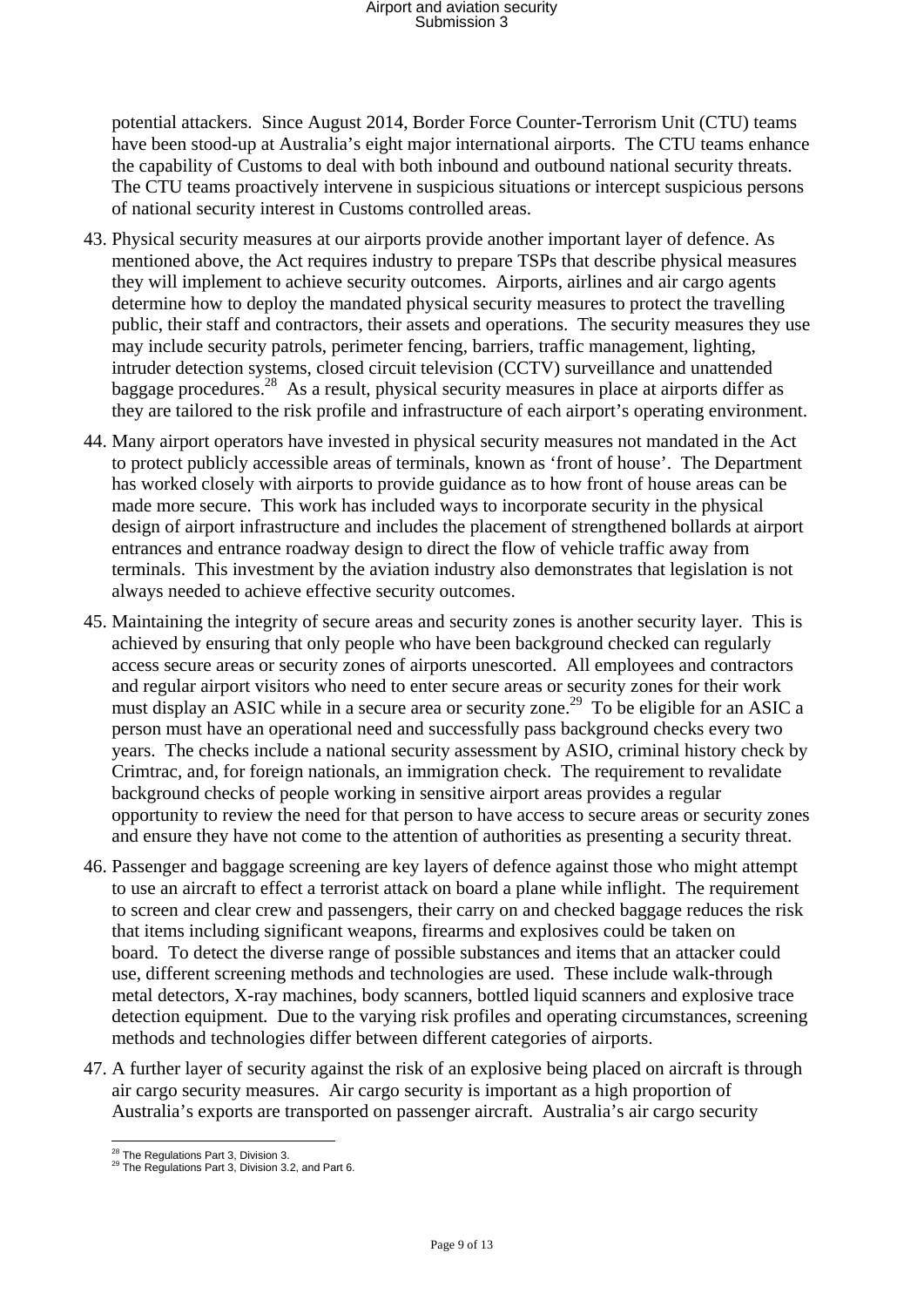arrangements are focussed on securing the supply chain from the time the cargo is received by a Regulated Air Cargo Agent (RACA) to the time the cargo is loaded on the aircraft. Under the Act and Regulations, RACAs have obligations in relation to confirming bone fides of exporters, examining cargo received from unknown customers, and ensuring that cargo is managed in a secure way while it is in their possession. To fulfil our obligations under Annex 17, international air cargo is also subject to further examination for explosives at the airport through X-ray and explosive trace detection.

- 48. On-board security measures provide a final layer of defence. To prevent the hijacking of an aircraft and its use as a weapon, hardened cockpit doors are installed on aircraft with a seating capacity of 30 or more used for regular passenger transport or open charter operations. Airlines must also ensure their crew are appropriately trained to detect suspicious behaviour and respond to disruptive passengers in flight. Air Security Officers are specially trained AFP officers who provide a discrete presence on selected domestic and international flights. Their mission is to prevent terrorism, acts or threats of violence, or any other action which may interfere with the safe operation of an aircraft, or the safety of passengers and crew.
- 49. Increasingly, the public, whether travelling themselves or visiting an airport, play an important role in the detection and resolution of suspicious behaviour. Airport operators and law enforcement agencies actively encourage the reporting of suspicious behaviour or items, such as unattended baggage. Furthermore, passengers on board aircraft have in the past assisted airline crew to subdue or overpower people trying to interfere with the flight. The most stark example of this was one of the aircraft hijacked in the 9/11 attacks where the passengers overpowered the hijackers. While this example is extreme, instances of passengers assisting airline crew in difficult situations are common and, with increasing awareness of security, are likely to continue in the future.
- 50. To make sure the layered system is working effectively as a whole, the Department hosts two consultative forums: the Aviation Security Advisory Forum (ASAF) and the Regional Industry Consultative Meeting (RICM). Through these forums, the government and industry share intelligence and information on threats, risks and incidents, and discuss operational issues and regulatory settings. The ASAF comprises senior managers from major airports, airlines and the government. Whereas RICM involves representatives of airports, airlines, cargo operators and government with regional interests.
- 51. All ICAO contracting states operate the same, or a similar, layered approach to aviation security. The challenge for governments and industry is how to judge the best way to invest in the layers to respond to contemporary threats. Often the perception is that the very obvious layers such as passenger screening are critical and that minor breaches indicate significant flaws in the aviation security system. However, as described above, these layers are part of a complex and integrated system of security underpinned by robust, well informed risk analysis. It is this analysis that determines how finite resources will be applied to the areas of highest risk within the system so that investment in areas of marginal return is minimised. While the Government is not complacent, to date efforts to harden the security of Australia's airports and airlines have been successful in reducing their accessibility as targets.

### **The future of aviation security in Australia**

52. Late last year, the Department released the *Transport Security Outlook to 2025* (the Outlook) which forecasts what the future likely holds for transport security in Australia in the next five to ten years. The Outlook provides government, industry and international partners with an overview of key drivers in the transport environment and includes a specific section on the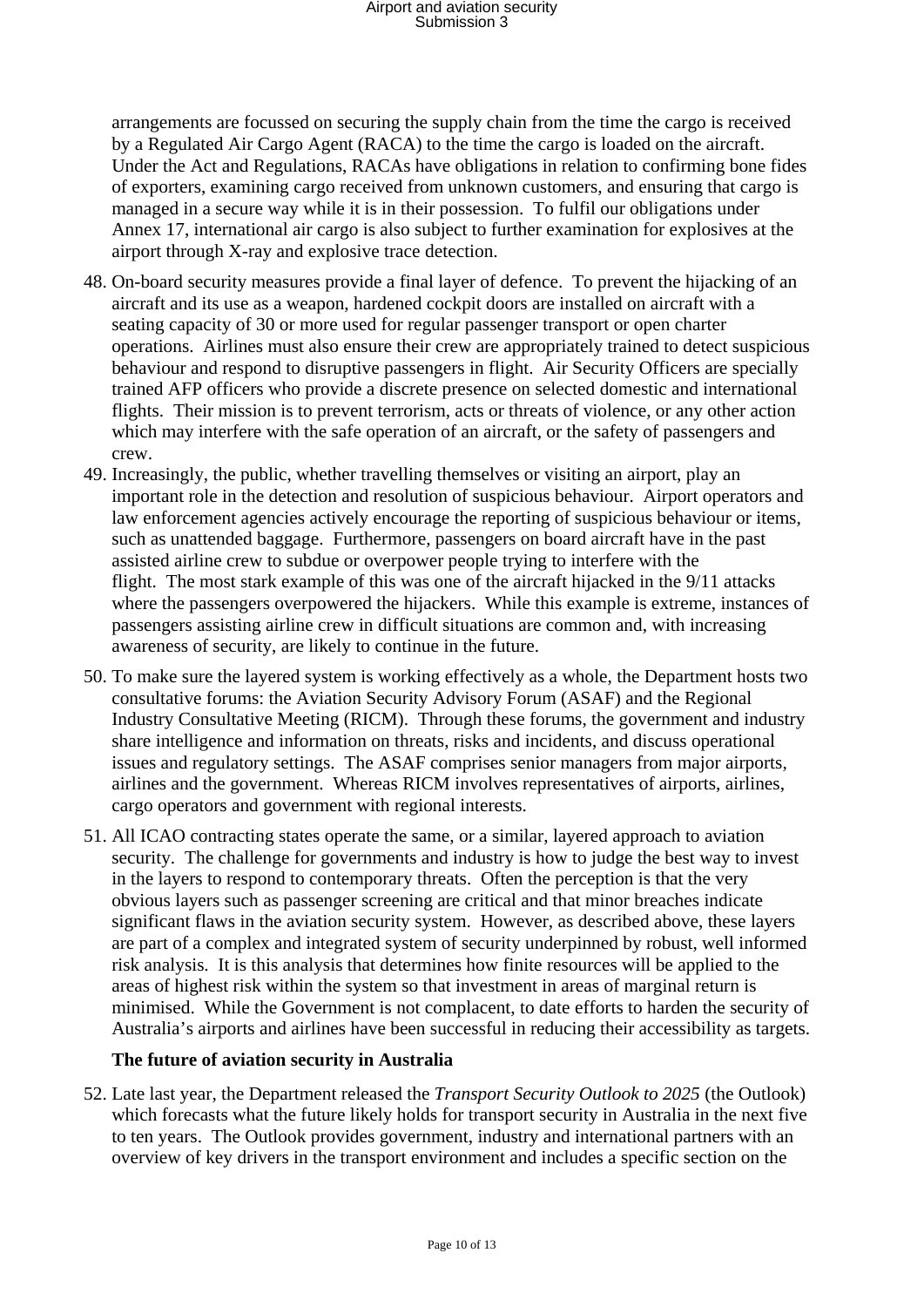aviation sector. The Outlook can be found at: *<https://www.infrastructure.gov.au/transport/security/pdf/Transport\_Security\_Outlook\_to\_2025.pdf>*

- 53. The Outlook predicts that in the future, the Government's aviation security settings will be challenged by on-going growth in the aviation sector, primarily through passenger numbers and, to a lesser extent, trade volumes. This is because passenger traffic through Australian airports is expected to more than double in 15 years; the bulk of this concentrated through the major international gateway airports.
- 54. More specifically, inbound arrivals to Australia are forecasted to reach 36.6 million a year by  $2030^{30}$  with a growing proportion of travellers likely to arrive on low cost carriers. It is forecast that regional and remote aviation will also increase in overall terms<sup>31</sup> with this growth concentrated at those airports associated the mining, agriculture and tourism sectors. Air cargo to and from Australia is also expected to grow by four per cent per year to 2025, with passenger aircraft likely to continue to dominate the market rather than dedicated freighters.
- 55. Unfortunately, we are also reasonably certain that for the foreseeable future aviation will remain an attractive target for terrorists. Attacks against airports and airlines will continue to be favoured as they can provide mass casualties, have a significant economic impact and cause public fear and anxiety. Continued attempts to subvert security measures should be expected and terrorists are likely to evolve their capabilities and tactics as security measures are updated and improved.
- 56. To respond to these challenges, the Department is working closely with other government agencies and industry to ensure that security measures in place at airports and on board airlines remain fit for purpose, can respond to new and emerging threats and are ready for the forecast growth in the sector. As a result, the Department is looking at new technologies and business processes that can both strengthen security and improve productivity. The Department is also actively encouraging innovation within the industry through trials and adopting new systems and processes to refine and improve aviation security.
- 57. To deal with the forecast growth and ensure the long-term viability of the aviation sector, the Department is reassessing the risk underpinning existing security measures. To do this, the Department is conducting comprehensive risk assessments in collaboration with other agencies and industry to determine where current aviation settings can be better tailored to high risks and resources can be redirected from areas of very low or negligible risk. This move to a risk-based, proportionate security approach will ensure that in the future, as the aviation sector grows and pressures on resources increase, effort is applied to areas of highest risk, rather than being misdirected to very low risk areas. This is the only way that the Government, given the predicted growth in the sector, can ensure that regulatory actions achieve security outcomes and the economic viability of the aviation sector is maintained. Without a robust risk-based aviation security system, terrorists will achieve their aims through either a successful attack or by curbing Australia's economic prosperity by reducing the viability of the aviation industry through the cost of security regulation.

<sup>&</sup>lt;sup>30</sup> Transport Security Outlook to 2025. Department of Infrastructure and Regional Development. 2014. p 4.

 $\frac{1}{3!}$  Nerage passenger growth in very remote Australia grew by over ten per cent a year from 2007-2012: Air Transport Service trends in Regional *Australia,* BITRE, 2013.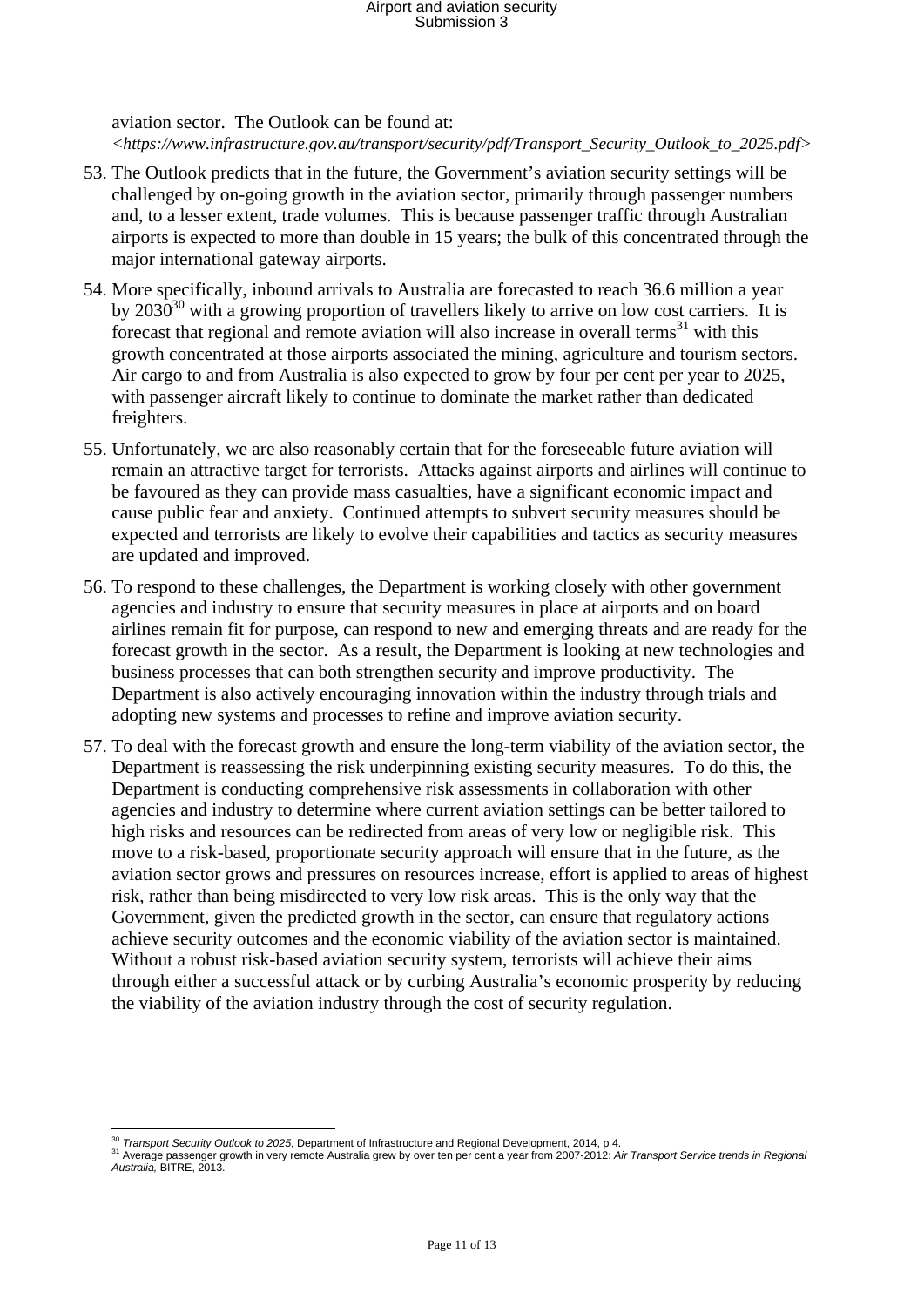### **Conclusion**

- 58. An efficient, safe and secure aviation system is integral to Australia's social and economic well-being. Government and industry works together to provide a robust aviation security system that provides a layered approach to security. Past events and a number of government reviews have shaped the system.
- 59. The Department takes a proactive and forward looking approach to security regulation constantly reflecting on what Government knows about the terrorist threats to ensure that Australia's aviation security system is fit for purpose and security measures are targeted towards the areas of highest risk.
- 60. To respond to future challenges, the Department is working closely with the international community, other government agencies and industry to ensure that Australia's system remains responsive to new and emerging threats and can also cope with growth in the sector, particularly the increasing passenger numbers arriving and departing Australian airports.
- 61. A risk-based proportionate security approach with investment in security focused on areas of highest risk is required to protect Australia and its interests, which is dependent on the long term viability of the sector. This approach is required as the aviation sector is so diverse and cost sensitive.